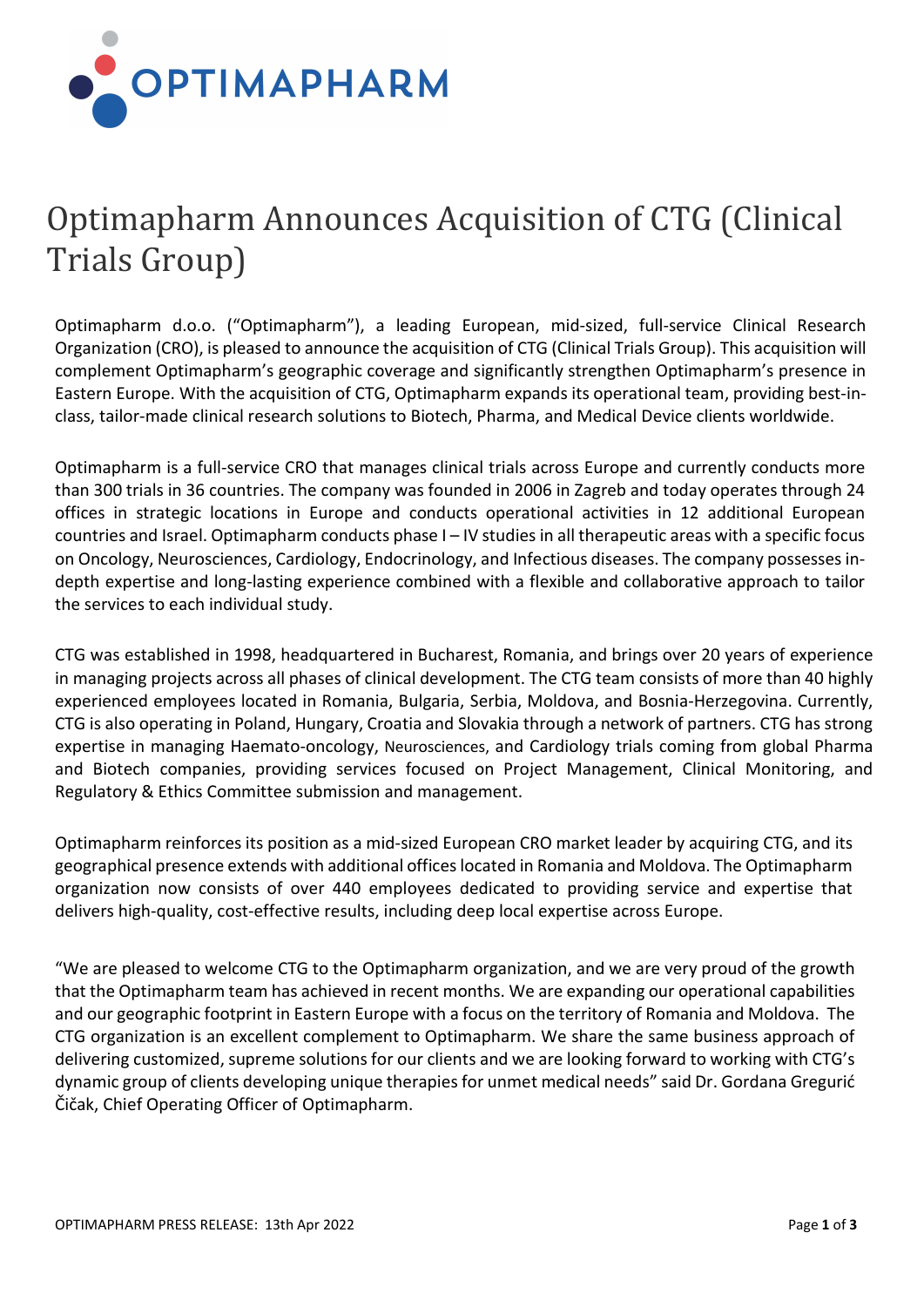

Arie Lazarovich, Founder, Chairman & CEO of CTG, confirmed his excitement about the future of Optimapharm, adding, "CTG will contribute to Optimapharm by strengthening its presence in several South-Eastern European countries. Our highly skilled and experienced operational team is enthusiastic about joining Optimapharm and contributing to the Company's future growth and reinforcement of the position of Optimapharm as a leading European, mid-sized, full-service Clinical Research Organization".

In recent times, Optimapharm has successfully acquired several companies across Europe. The addition of CTG comes after the recent acquisition of SSS International Clinical Research, Germany, and Crown CRO, Finland, performed at the end of 2021 and the acquisition of Syntax for Science, Spain, in 2020. The Rohatyn Group ("TRG"), an asset management firm focused on emerging markets, continues to support Optimapharm's strong development. Recent acquisitions and successful integrations follow a path started by Optimapharm's co-founders, Gordana Gregurić Čičak and Igor Čičak, and continue the commitment to the company's continuous growth.

Optimapharm maintains its development strategy of combined organic growth and strategic acquisitions of complementary organizations. The Company stays committed to providing premium professional services and competitive costs at high industry standards to clients and partners, leading Optimapharm to have a repeated business rate of over 95%.

Optimapharm - We deliver on Your promises.